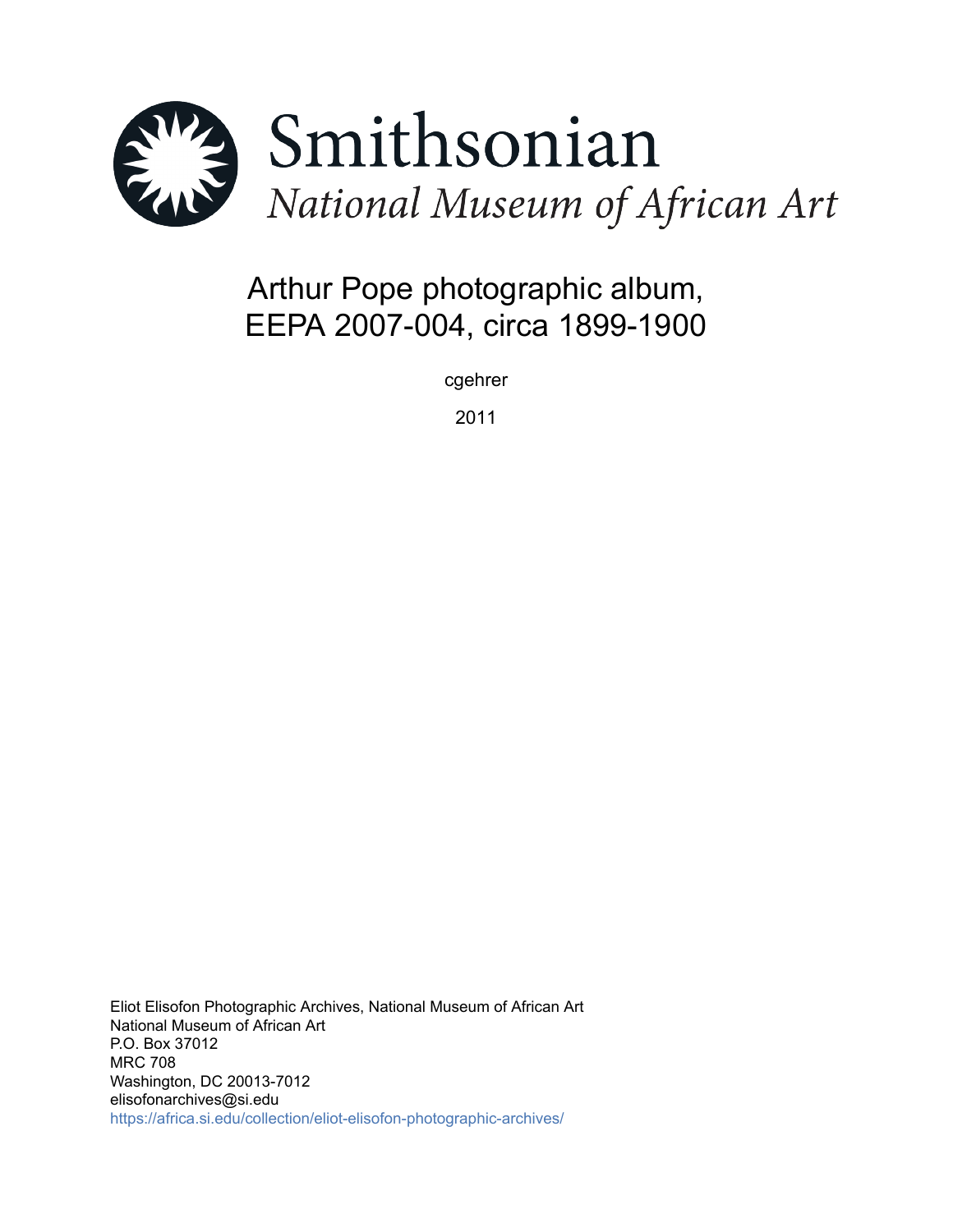## **Table of Contents**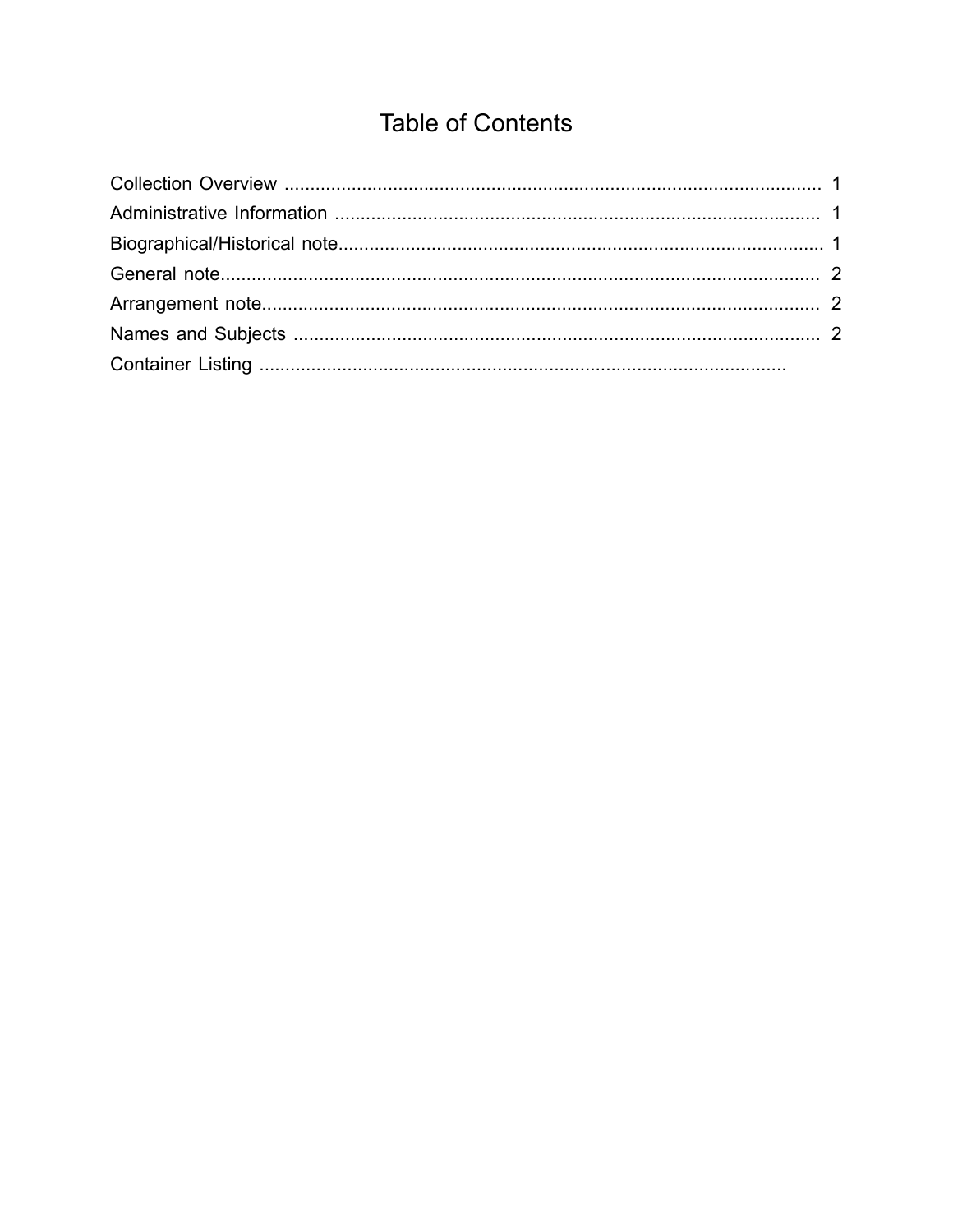## <span id="page-2-0"></span>**Collection Overview**

| <b>Repository:</b> | Eliot Elisofon Photographic Archives, National Museum of African Art                                                                                                                                                                                                                                                                                                                                                                                   |
|--------------------|--------------------------------------------------------------------------------------------------------------------------------------------------------------------------------------------------------------------------------------------------------------------------------------------------------------------------------------------------------------------------------------------------------------------------------------------------------|
| Title:             | Arthur Pope photographic album                                                                                                                                                                                                                                                                                                                                                                                                                         |
| Date:              | circa 1899-1900                                                                                                                                                                                                                                                                                                                                                                                                                                        |
| Identifier:        | EEPA.2007-004                                                                                                                                                                                                                                                                                                                                                                                                                                          |
| Creator:           | Pope, Arthur. (Photographer)                                                                                                                                                                                                                                                                                                                                                                                                                           |
| Extent:            | 57 Photographic prints (Photograph album)                                                                                                                                                                                                                                                                                                                                                                                                              |
| Language:          | Undetermined.                                                                                                                                                                                                                                                                                                                                                                                                                                          |
| Summary:           | This album contains 57 photographic prints, dating from circa<br>1899-1900, depicting the indigenous peoples of the Belgian Congo<br>(later known as Zaire and presently known as the Democratic Republic<br>of the Congo). Subjects depicted include costumes, body arts<br>(hairstyles and scarification), funerary rituals, weavers and blacksmiths.<br>Culture groups represented in the collection include the Kasai, Kwango<br>and Luba peoples. |
| <b>Container:</b>  | Item EEPA.2007-004                                                                                                                                                                                                                                                                                                                                                                                                                                     |

## <span id="page-2-1"></span>**Administrative Information**

#### **Provenance**

Donated by Thomas H. Pierce, 2007.

#### Preferred Citation

Arthur Pope Photographic Album, Eliot Elisofon Photographic Archives, National Museum of African Art, Smithsonian Institution.

#### **Restrictions**

Use of original records requires an appointment. Contact Archives staff for more details.

#### Conditions Governing Use

Permission to reproduce images from the Eliot Elisofon Photographic Archives must be obtained in advance. The collection is subject to all copyright laws.

## <span id="page-2-2"></span>**Biographical Note**

Arthur Pope was a Canadian commercial agent who traveled extensively in the Congo, investigating the rubber trade. Pope was also a celebrated athlete and hockey player who won the broadsword fencing competition at the Chicago World's Fair in 1895.